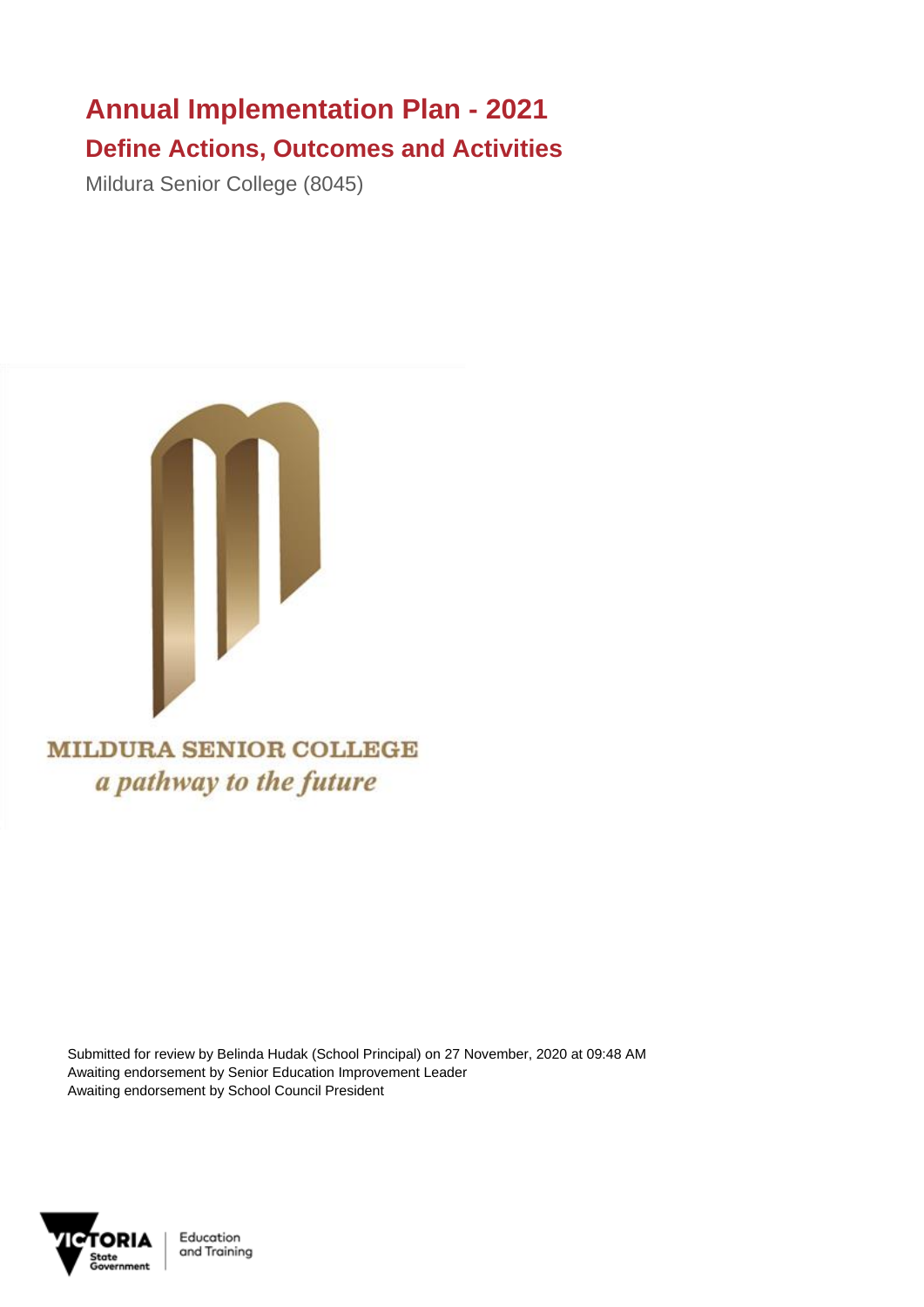## **Define Actions, Outcomes and Activities**

| Goal 1                                                    | 2021 Priorities Goal                                                                                                                                                                                                                                                                                                                                                                     |
|-----------------------------------------------------------|------------------------------------------------------------------------------------------------------------------------------------------------------------------------------------------------------------------------------------------------------------------------------------------------------------------------------------------------------------------------------------------|
| 12 Month Target 1.1                                       | <b>VCE STUDY SCORE MEANS</b><br>VCE Data Service report 17 to show at least 70% of students deemed to have 'added value' or achieve expected level in each VCE<br>study                                                                                                                                                                                                                  |
|                                                           | <b>STAFF OPINION</b><br>Teacher collaboration: from 47.8% in 2019 to 48.5% in 2021<br>Understand how to analyse data: from 60.3% in 2019 to 62% in 2021<br>Believe peer feedback improves practice from 56.9% in 2019 to 59.6% in 2021<br>Instructional leadership: from 43.1% in 2019 to 45.4% in 2021<br>Use student feedback to improve practice: from 64.3% in 2019 to 66.2% in 2021 |
|                                                           | <b>COMPLETION AND ATTENDANCE</b><br>Attendance to improve from an average of 21.67 days absent per student in 2019 to 20 days absent per student in 2021<br>VCAL completion rate to improve from 63% in 2019 to 67% in 2021                                                                                                                                                              |
|                                                           | <b>STUDENT ATTITUDES</b><br>Variables in the AToSS to reflect the following percentage of positive responses:<br>Learning Confidence: from 65% to 66% in 2021<br>Differentiated learning challenge: from 56% in 2019 to 65% in 2021<br>Stimulated learning: from 61% in 2019 to 62.3% in 2021<br>Student voice and agency: from 55% in 2019 to 56% in 2024                               |
| KIS <sub>1</sub><br>Curriculum planning and<br>assessment | Learning, catch-up and extension priority                                                                                                                                                                                                                                                                                                                                                |
| <b>Actions</b>                                            | Recovery Plan for Teaching and Learning:                                                                                                                                                                                                                                                                                                                                                 |
|                                                           | 1 - Establish/embed/maintain PLCs/PLTs structures to support teacher collaboration through the FISO Improvement cycle (TC, AD,                                                                                                                                                                                                                                                           |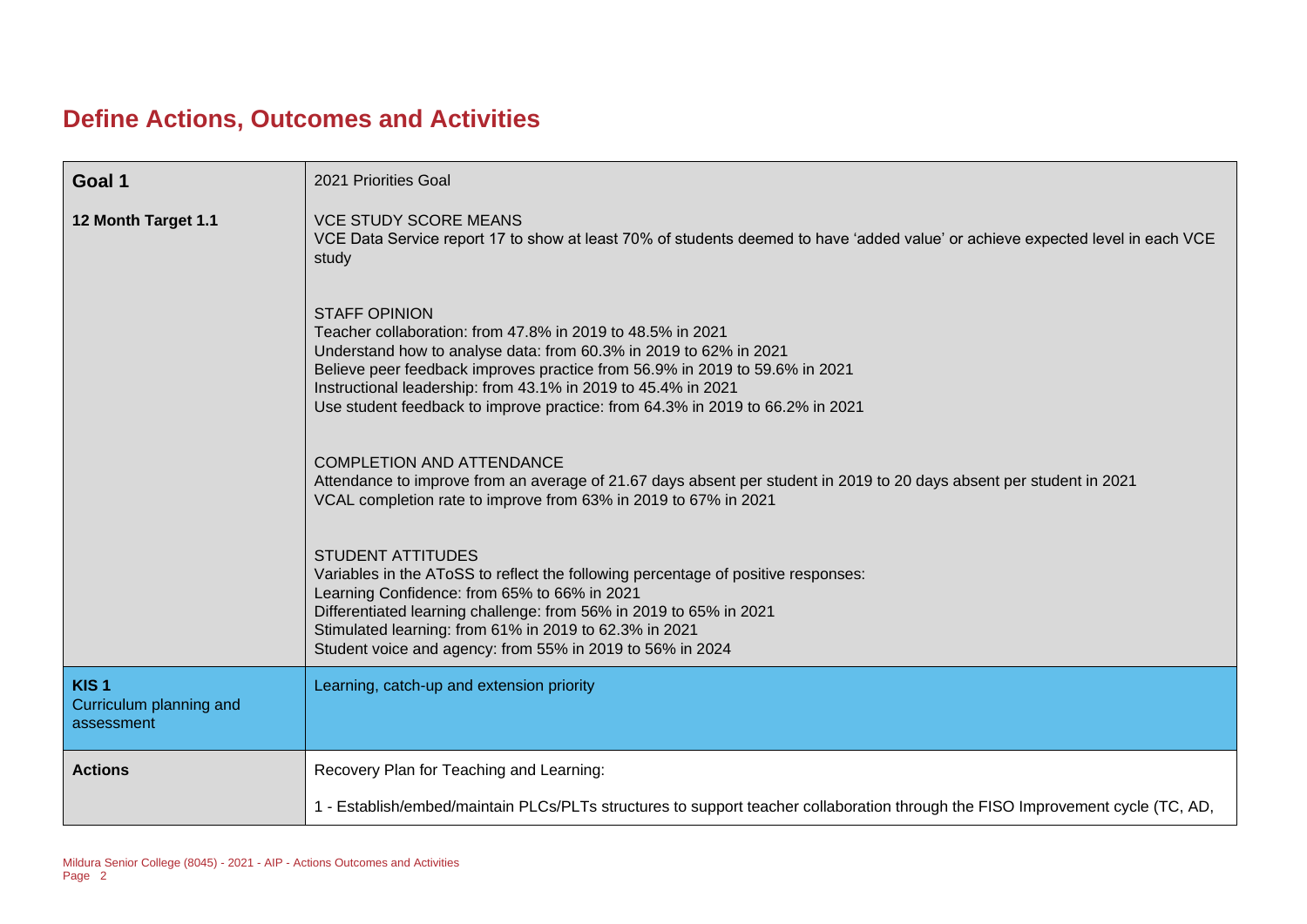|                 | IL)<br>2 - Develop a common language and understanding of the use of HITS in classrooms, differentiation and meta-cognitive strategies<br>(TC, DL, SL, SVA)<br>3 - Use PLCs / PLTs for staff to collaboratively plan units of work with a focus on differentiation, use learning walks to gather<br>formative data for feedback (develop collective efficacy) - (TC, AD, IL, SF, PF, DL, SL)<br>4 - With staff input, establish a targeted support program for students - MYLNS & High Ability (TC, AD, IL, DL)<br>5 - Establish a small group tutoring program (AD, SF, DL)<br>6 - Establish a targeted support program for students - MYLNS & High Ability (AD, SF, DL)<br>7 - Plan whole school professional learning on differentiation and meta-cognition (TC, IL, DL, SL, SVA)<br>8 - Build staff capacity to understand and implement IEPs and work with ES and other teaching staff to assess learning and map<br>progress against IEP goals (TC, AD)<br>9 - Explicit teaching of 'bounce back' resilience via the RRRR Program embedded in the Pathways Program (TC, LC, DL).<br>10 - Explicit teaching of conflict resolution skills to enable broad engagement within the MSC community (TC, LC, DL)<br>11 - Ensure vulnerable students are effectively targeted with strategic support and intervention (TC, LC, DL)<br>12- Embed/maintain MSSA PLCs/PLTs structures to support teacher collaboration between the Mildura Secondary Schools Alliance<br>schools (TC, AD, IL)                               |
|-----------------|------------------------------------------------------------------------------------------------------------------------------------------------------------------------------------------------------------------------------------------------------------------------------------------------------------------------------------------------------------------------------------------------------------------------------------------------------------------------------------------------------------------------------------------------------------------------------------------------------------------------------------------------------------------------------------------------------------------------------------------------------------------------------------------------------------------------------------------------------------------------------------------------------------------------------------------------------------------------------------------------------------------------------------------------------------------------------------------------------------------------------------------------------------------------------------------------------------------------------------------------------------------------------------------------------------------------------------------------------------------------------------------------------------------------------------------------------------------------------------------------------------------------|
| <b>Outcomes</b> | Staff will:<br>Confidently and accurately identify student learning needs of their students (3,4,5,6,8)<br>Have developed a common language and understanding of differentiation and meta-cognitive strategies (2,7)<br>Develop a common language and understanding of the FISO improvement Cycle to support teacher collaboration to improve<br>students outcomes (1)<br>Use learning walks to gather formative data for feedback (develop collective efficacy) - (3)<br>Collaborate with colleagues including ES staff to support and 'catch up' vulnerable students (6, 9 11)<br>Connect the concepts of respect and engagement for students to facilitate beneficial working relationships (4, 9, 10)<br>Actively participate in MSSA groups sharing best practice and collaborating with colleagues from 5 schools (12)<br>Students will:<br>Understand their exact point of need teaching and engaged at their zone of proximal development (2, 3)<br>Meet their expected levels or above and know what is required for them to be successful in their program (3,4,5,6,7,8)<br>Build self-awareness and meta-cognitive skills (2,3,7)<br>Understand the benefits of developing resilience to maximise their academic performance and emoplyability (9)<br>Leadership will:<br>Senior Leaders will use the FISO improvement cycle to support Leading teachers to lead school improvement areas (1)<br>Leaders will use the FISO improvement cycle to lead teachers in their PLT - differentiated teaching (1, 2) |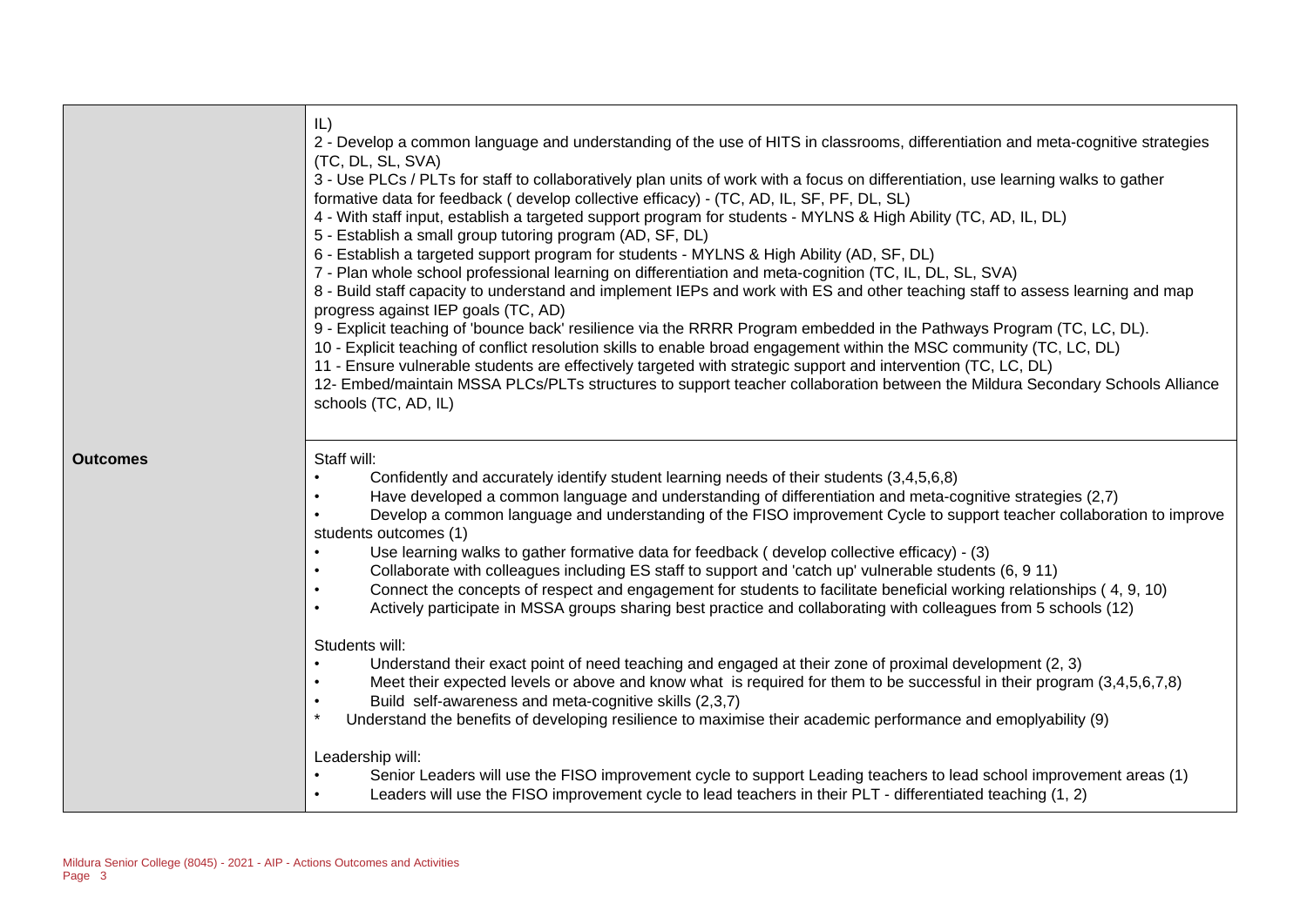|                                  | With staff input, establish support program for students - MYLNS & High Ability (4,6)<br>Establish a small group tutoring programs (5)<br>Plan whole school professional learning on differentiation and meta-cognition (7)<br>Build staff capacity to understand and implement IEPs (8)<br>Work with ES and other teaching staff to assess learning and map progress against IEP goals (8)<br>Participate in - professional learning and reading to build instructional leadership (1,3)<br>Support the MSSA to support teaching and learning (12)<br>$\bullet$                                                                                                                                                                                                                                                                                                                                                                                                                                                                                                                                                                                                                                                                                                                                                                                                                                                                                                                                                                                                                                                                                                                                                                                                  |  |  |  |  |  |  |
|----------------------------------|-------------------------------------------------------------------------------------------------------------------------------------------------------------------------------------------------------------------------------------------------------------------------------------------------------------------------------------------------------------------------------------------------------------------------------------------------------------------------------------------------------------------------------------------------------------------------------------------------------------------------------------------------------------------------------------------------------------------------------------------------------------------------------------------------------------------------------------------------------------------------------------------------------------------------------------------------------------------------------------------------------------------------------------------------------------------------------------------------------------------------------------------------------------------------------------------------------------------------------------------------------------------------------------------------------------------------------------------------------------------------------------------------------------------------------------------------------------------------------------------------------------------------------------------------------------------------------------------------------------------------------------------------------------------------------------------------------------------------------------------------------------------|--|--|--|--|--|--|
| <b>Success Indicators</b>        | Staff will:<br>Increase knowledge, teacher records and tracking of individual learning<br>Increase professional learning strategies through learning walks<br>$\bullet$<br>Increase teacher knowledge of differentiation and metacognition in action<br>$\bullet$<br>Have a deeper understanding of the FISO Imp Cycle and ability to support teachers through the process<br>Have greater ability to use formative data to drive improvement and tailor support<br>$\bullet$<br>Match progress against Individual Education Plans<br>$\bullet$<br>$\star$<br>Work with students to create and become adept at implementing IEP's to enhance engagement<br>Students will:<br>Be able to articulate their growth points and identify learning<br>Be meeting expected levels and have clarity of what success looks like<br>Critically reflect and analyse their learning to identify where their learning is going, how to monitor progress and recognise<br>what is needed next<br>Actively participate in the creation of IEP's based on they understanding of their own growth<br>Leadership will:<br>Be able to lead and articulate the growth through a FISO improvement cycle<br>Measure the impact of support programs, small group tutoring and individual education plans with ES and teaching staff<br>$\star$<br>Work with staff (Teaching and ES) to embed IEP's as a means of engagement and facilitating growth<br>Measure the staff capacity to plan whole school professional learning<br>$\bullet$<br>$\star$<br>Focus the IEP work on 'vulnerable students" such as: VCAL Engage, VCAL Foundation. Out of Home Care, Koorie and PSD<br>funded students<br>Lead regular meetings with the Teams (Teaching and ES) who support vulnerable students |  |  |  |  |  |  |
| <b>Activities and Milestones</b> | <b>Who</b><br>Is this a PL<br>When<br><b>Budget</b><br><b>Priority</b>                                                                                                                                                                                                                                                                                                                                                                                                                                                                                                                                                                                                                                                                                                                                                                                                                                                                                                                                                                                                                                                                                                                                                                                                                                                                                                                                                                                                                                                                                                                                                                                                                                                                                            |  |  |  |  |  |  |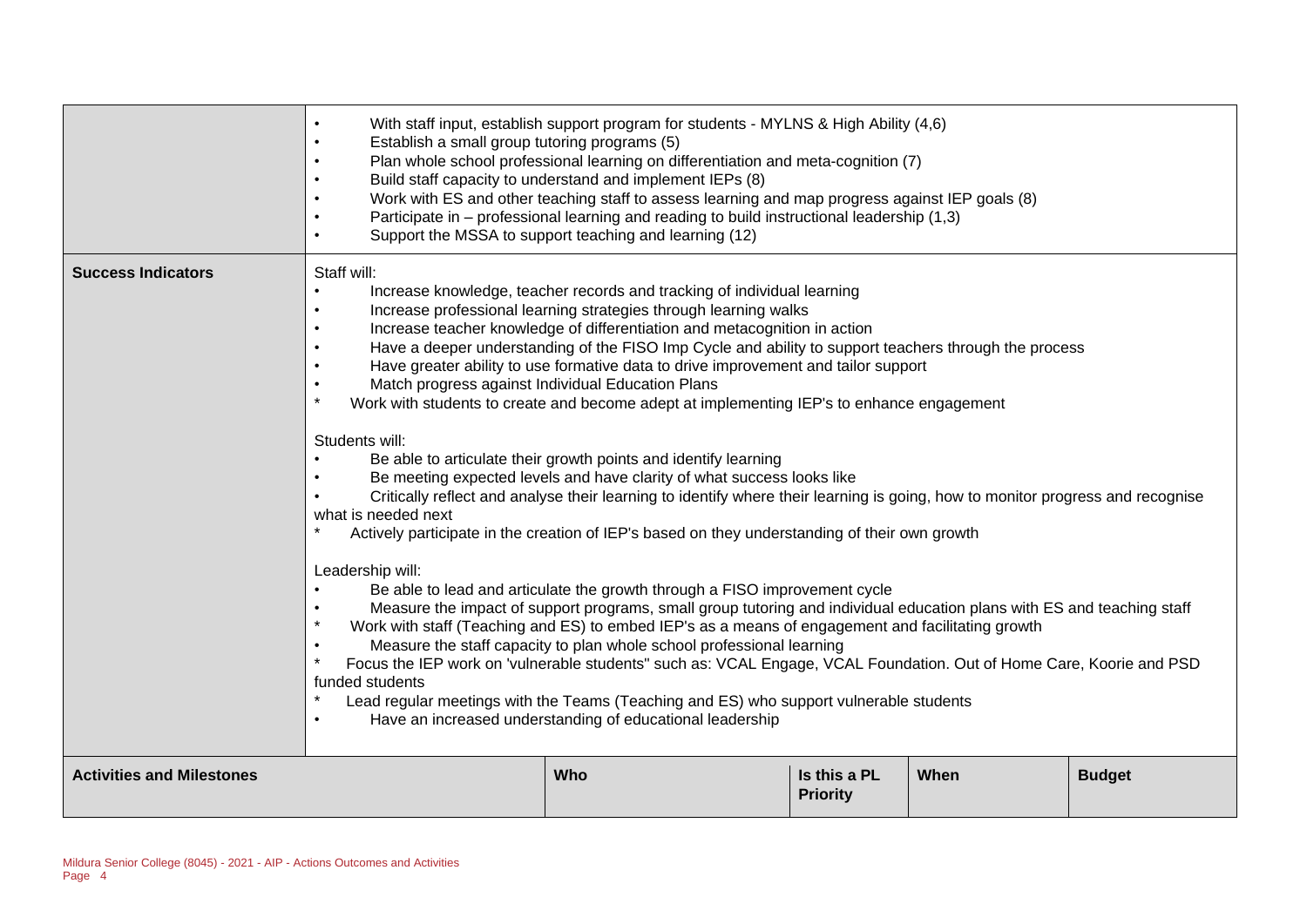| Professional Learning - Differentiation and Meta-cognition                                                                                                                                                                                                                                                       | $\triangleright$ Assistant Principal<br>$\triangleright$ Curriculum Co-ordinator (s)<br>$\triangleright$ Learning Specialist(s)<br>$\overline{\boxtimes}$ PLT Leaders<br>$\overline{\mathbf{M}}$ Teacher(s) | $\overline{M}$ PLP<br>Priority | from:<br>Term 1<br>to:<br>Term 4 | \$0.00<br>$\Box$ Equity funding will<br>be used |
|------------------------------------------------------------------------------------------------------------------------------------------------------------------------------------------------------------------------------------------------------------------------------------------------------------------|-------------------------------------------------------------------------------------------------------------------------------------------------------------------------------------------------------------|--------------------------------|----------------------------------|-------------------------------------------------|
| <b>MYLNS</b><br>Consolidate of data tools<br>Communication to teachers<br>Program for direct intervention with students                                                                                                                                                                                          | $\triangleright$ Learning Specialist(s)<br>$\overline{\mathbf{M}}$ Teacher(s)                                                                                                                               | $\Box$ PLP<br>Priority         | from:<br>Term 1<br>to:<br>Term 4 | \$0.00<br>$\Box$ Equity funding will<br>be used |
| <b>Accelerated Learning Program</b><br>Accelerated Learning Coordinator 12m Fixed Term<br>Coordinating:<br>MYLNS (along side Learning Specialist)<br>High ability Program<br><b>Tutoring Program</b><br><b>Revision Program</b><br><b>Tutor Support Genera</b><br>Term 1 Implementation and Term 4 Review impact | $\triangleright$ Learning Specialist(s)<br>$\boxtimes$ Principal                                                                                                                                            | $\Box$ PLP<br>Priority         | from:<br>Term 1<br>to:<br>Term 4 | \$0.00<br>$\Box$ Equity funding will<br>be used |
| Individual Education Plans:<br>PD - Whole School Awareness<br>Develop of a process for specific groups to create, maintain/review<br>and implement.<br>(Focus on Engage, Foundation. OOHC, Koorie, PSD)                                                                                                          | ☑ Assistant Principal<br>$\triangledown$ Education Support<br>$\triangleright$ Leading Teacher(s)<br>$\triangledown$ Teacher(s)<br>$\triangledown$ Wellbeing Team                                           | $\overline{M}$ PLP<br>Priority | from:<br>Term 1<br>to:<br>Term 1 | \$0.00<br>$\Box$ Equity funding will<br>be used |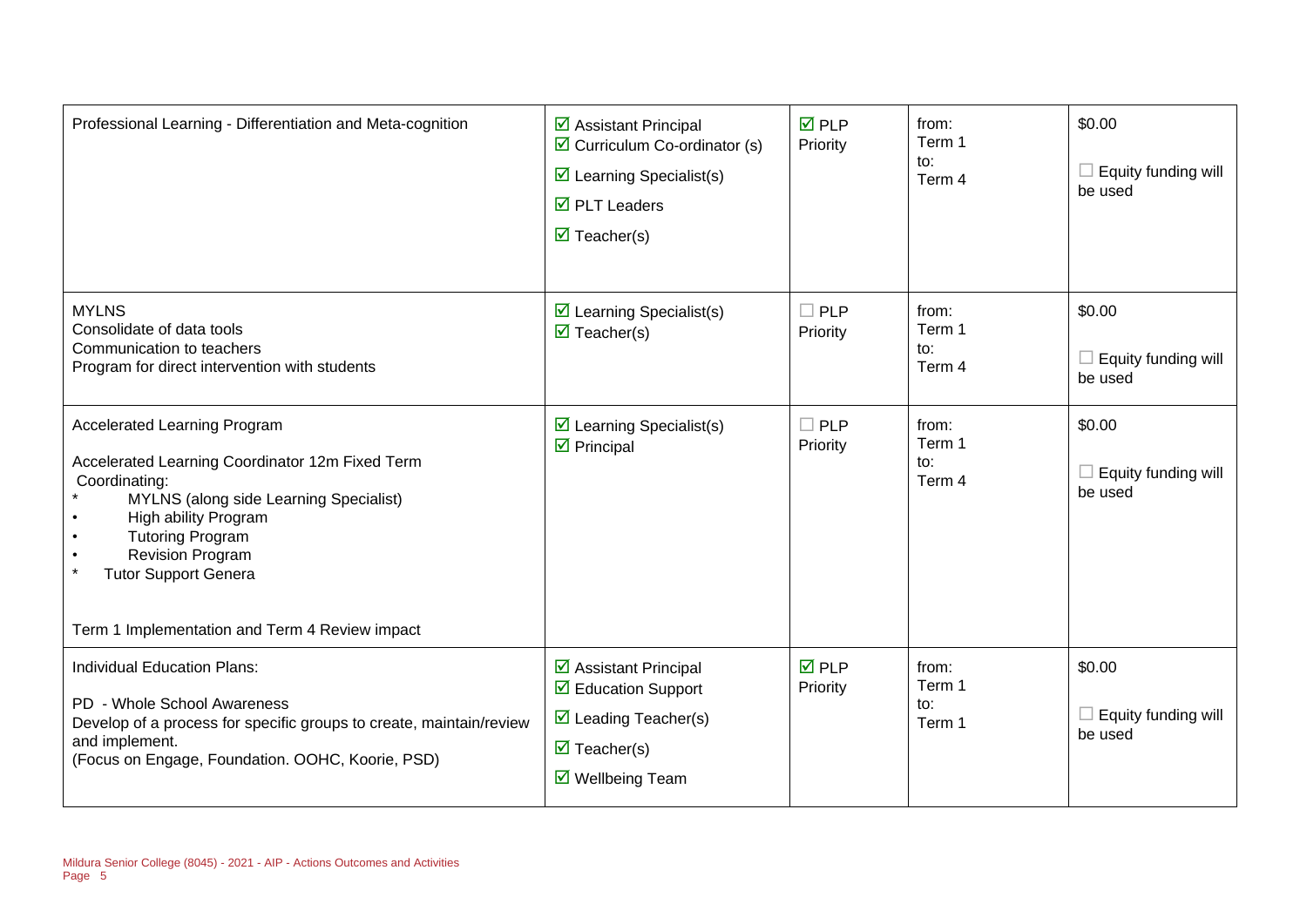| MSSA Meetings and support for MSSA Coordinator  |                                                                                                                                                                                                                                                                                                                                                                                                                                                                                                                                                                                                                                                                                                                                                                                                                                                                                                                                                                                                                                                                                                                                                            | $\overline{\boxtimes}$ PLT Leaders<br>$\boxtimes$ Principal<br>$\overline{\mathbf{M}}$ Teacher(s) | $\overline{M}$ PLP<br>Priority | from:<br>Term 1<br>to:<br>Term 4 | \$0.00<br>$\Box$ Equity funding will<br>be used |
|-------------------------------------------------|------------------------------------------------------------------------------------------------------------------------------------------------------------------------------------------------------------------------------------------------------------------------------------------------------------------------------------------------------------------------------------------------------------------------------------------------------------------------------------------------------------------------------------------------------------------------------------------------------------------------------------------------------------------------------------------------------------------------------------------------------------------------------------------------------------------------------------------------------------------------------------------------------------------------------------------------------------------------------------------------------------------------------------------------------------------------------------------------------------------------------------------------------------|---------------------------------------------------------------------------------------------------|--------------------------------|----------------------------------|-------------------------------------------------|
| KIS <sub>2</sub><br><b>Health and wellbeing</b> | Happy, active and healthy kids priority                                                                                                                                                                                                                                                                                                                                                                                                                                                                                                                                                                                                                                                                                                                                                                                                                                                                                                                                                                                                                                                                                                                    |                                                                                                   |                                |                                  |                                                 |
| <b>Actions</b>                                  |                                                                                                                                                                                                                                                                                                                                                                                                                                                                                                                                                                                                                                                                                                                                                                                                                                                                                                                                                                                                                                                                                                                                                            | Recovery Plan Health and Well-being: TC, AD, PF, IL, SF, LC, DL, SL, SVA                          |                                |                                  |                                                 |
|                                                 | 1 - Refine and review whole school approach to well-being to consider actions at the leadership, teacher and student levels (TC,PF,<br>IL, SF)<br>2 - Establish a framework for Well-being and a documented Tiered intervention approach (TC, PF, IL, SF)<br>3- Develop a professional learning plan for the inclusion and explicit teaching of focused well-being initiatives (eg. 'Be You',<br>Resilience, Rights and Respectful Relationships (RRRR), understanding poverty, leaders of evolution) that enhance personal<br>empowerment for all students and integrate evidence-based pro-social, emotional and life-based strategies into their learning<br>programs (TC, LC, DL).<br>4 - Gain student voice and feedback into the initiatives and priorities through SRC, Student Voice Teams and other College groups<br>that lead awareness and events (PF, SF, SL, SVA)<br>5 - Establish an agreed approach to monitoring and responding to whole school data on well-being concerns that link to established<br>framework (TC, AD, IL, SF)<br>6 - Build staff awareness of services and community engagement supports for well-being (TC, AD, IL) |                                                                                                   |                                |                                  |                                                 |
| <b>Outcomes</b>                                 | Staff will:<br>• incorporate the explicit teaching of well-being strategies in the classroom (1,2,3)<br>• model and are consistent in following the Tiered intervention model (2,3)<br>• collectively have belief that a structured well-being teaching model can make an impact (1,2,5,6)<br>* strategically implement the the 'Be You' and 'Resilience, Rights and Respectful Relationships' Programs (2, 3)<br>* provide students with strategies and a framework to develop resilience as a valued personality trait (2, 3, 5)<br>• support students with acute needs to receive individualised support with regular monitoring and student support group meetings                                                                                                                                                                                                                                                                                                                                                                                                                                                                                     |                                                                                                   |                                |                                  |                                                 |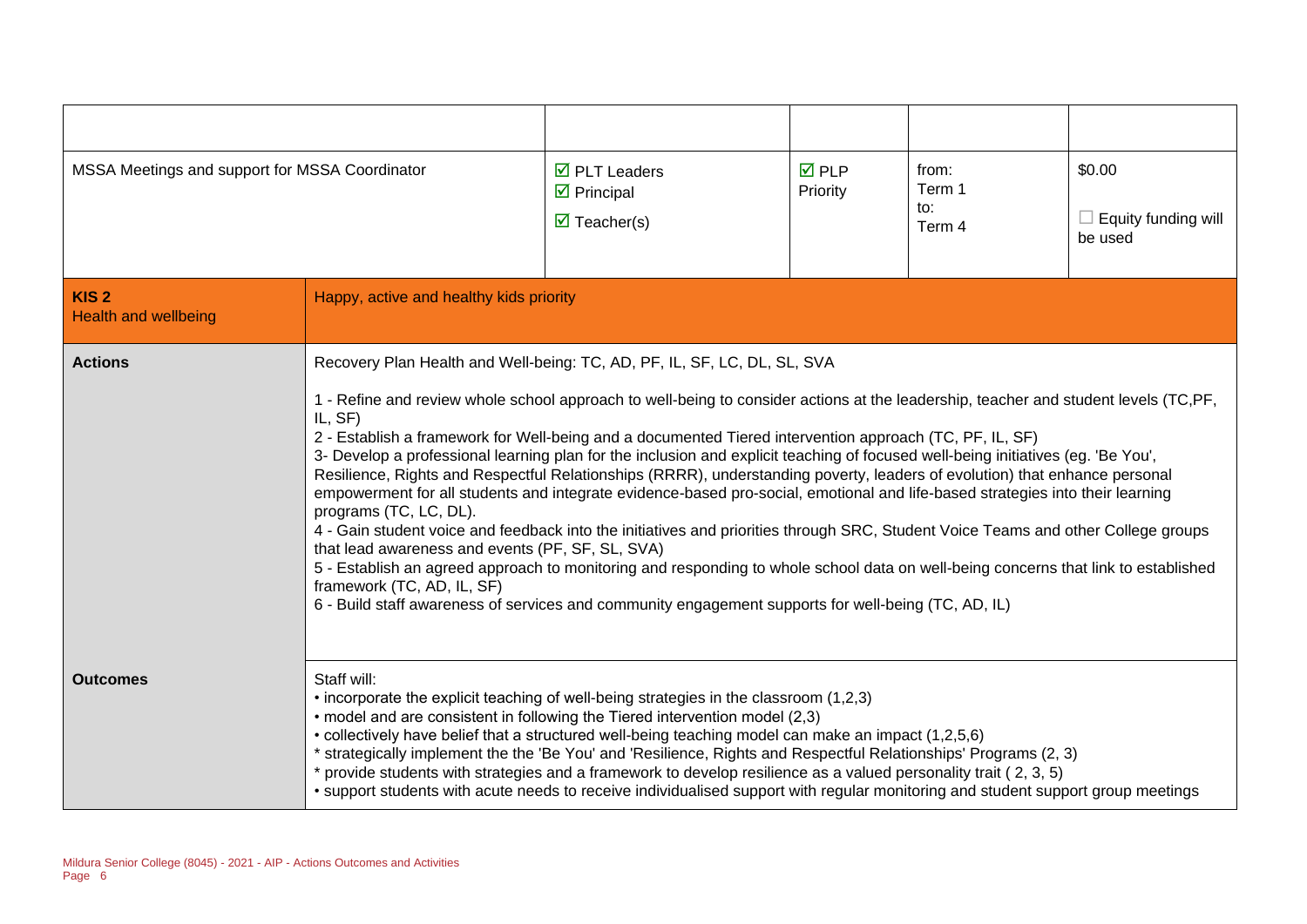|                           | (with parents) where appropriate (5,6)<br>• identify at-risk students and provide targeted support in a timely manner (2,5,6)<br>• strengthen in-class relationships through peer and group learning activities (1,2,4,5,6)<br>• create documentation and implement well-being programs and Tiered intervention (1,2,3,6)<br>• document referrals and communication processes regarding monitoring and escalating well-being concerns (1,2,5,6)<br>Students will:<br>• feel supported and engaged in Pathways and contribute to a strong classroom culture (2,4)<br>• have strong relationships with peers (4)<br>• experience more success in classes (2,3,4)<br>• will be connected to allied health and mental health services (5,6)<br>• have a voice and provide feedback into the initiatives at the Senior College (4)<br>* will be able to call on strategies to deal with de-escalating conflict (1, 3)<br>* will have learnt how to conduct and maintain interpersonal interactions with a respectful approach (1, 3)<br>* will have developed an understanding of the value of resilience (1, 3)<br>Leadership will:<br>• strengthen engagement with regional and external support agencies (IRIS Alerts) (2,5,6)<br>• create the overview of a professional learning plan to support a well-being program being delivered through Pathways (1,2,3)<br>• implement the Leaders of Evolution Program across all Pathways Classes (3,5) |
|---------------------------|--------------------------------------------------------------------------------------------------------------------------------------------------------------------------------------------------------------------------------------------------------------------------------------------------------------------------------------------------------------------------------------------------------------------------------------------------------------------------------------------------------------------------------------------------------------------------------------------------------------------------------------------------------------------------------------------------------------------------------------------------------------------------------------------------------------------------------------------------------------------------------------------------------------------------------------------------------------------------------------------------------------------------------------------------------------------------------------------------------------------------------------------------------------------------------------------------------------------------------------------------------------------------------------------------------------------------------------------------------------------------------------------------------------------------------------------------|
| <b>Success Indicators</b> | Staff will:<br>see improvements in students behaviour and well-being<br>measure greater engagement and retention in students as a result of the 'Be You' and 'Resilience, Rights and Respectful<br><b>Relationships' Programs</b><br>have a greater understanding of tiered intervention and the specific well-being needs tailored to each individual<br>be able to read the data in terms of well-being and behaviour management incidents<br>display collective efficacy through a structured well-being approach, both in and out of the classroom<br>have a greater tool box to apply strategies to students requiring individualised support and monitoring<br>utilise formative data to identify at-risk students and understand how to provided targeted support<br>integrate more peer and group learning activities to build in-class relationships<br>have developed a framework, inclusive of a tiered intervention approach, that becomes embedded in the Mildura Senior<br>College program<br>become more competent at implementing referrals and increase communication<br>Students will:                                                                                                                                                                                                                                                                                                                                         |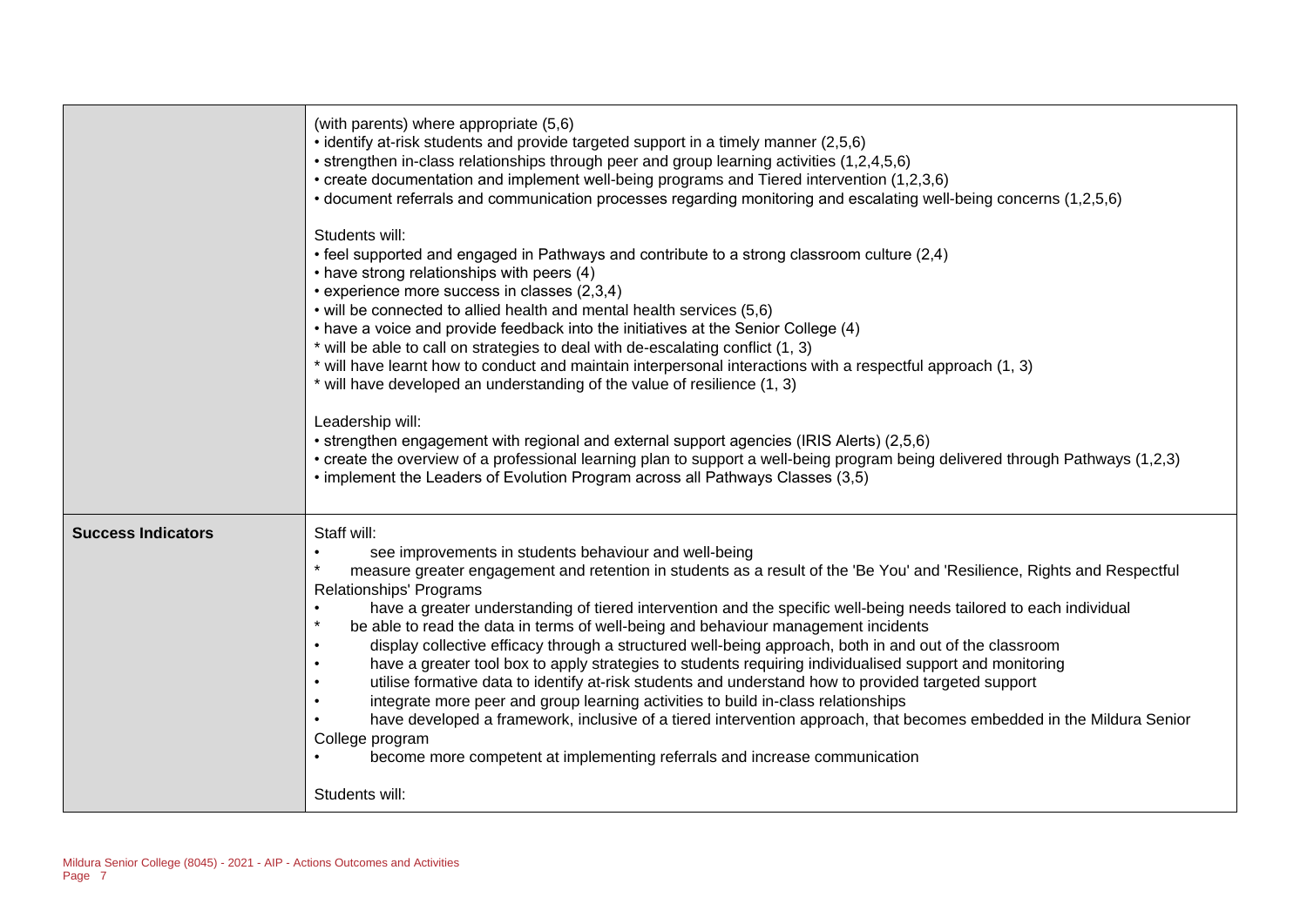|                                                                                                                                                                                                                                                                                                                   | positively interact at a Pathways level; show increased engagement through survey data and stronger sense of voice and<br>agency<br>demonstrate stronger relationships with peers<br>$\star$<br>show through behaviour and actions the effectiveness of strategies learnt from the RRRR program<br>demonstrate well-balanced success at an academic, social and emotional level<br>$\bullet$<br>$\star$<br>employ learnt strategies from Pathways classes to diminish the impact of mental Health events<br>be able to access strategies (when required) from allied health and mental health services<br>showed increased positive feedback by using their voice through initiatives that benefit the school<br>$\bullet$<br>Leadership will:<br>be able to demonstrated a stronger engagement with regional and external support agencies through formed data<br>competently articulate the framework, professional learning program, teaching and learning programs and success<br>measures through the<br>well-being lens |                                                                                                 |                                 |                                  |                                                 |  |
|-------------------------------------------------------------------------------------------------------------------------------------------------------------------------------------------------------------------------------------------------------------------------------------------------------------------|-------------------------------------------------------------------------------------------------------------------------------------------------------------------------------------------------------------------------------------------------------------------------------------------------------------------------------------------------------------------------------------------------------------------------------------------------------------------------------------------------------------------------------------------------------------------------------------------------------------------------------------------------------------------------------------------------------------------------------------------------------------------------------------------------------------------------------------------------------------------------------------------------------------------------------------------------------------------------------------------------------------------------------|-------------------------------------------------------------------------------------------------|---------------------------------|----------------------------------|-------------------------------------------------|--|
| <b>Activities and Milestones</b>                                                                                                                                                                                                                                                                                  |                                                                                                                                                                                                                                                                                                                                                                                                                                                                                                                                                                                                                                                                                                                                                                                                                                                                                                                                                                                                                               | Who                                                                                             | Is this a PL<br><b>Priority</b> | When                             | <b>Budget</b>                                   |  |
| Documented Tiered intervention approach or Wellbeing                                                                                                                                                                                                                                                              |                                                                                                                                                                                                                                                                                                                                                                                                                                                                                                                                                                                                                                                                                                                                                                                                                                                                                                                                                                                                                               | ☑ Assistant Principal<br>☑ Student Wellbeing Co-<br>ordinator<br>$\triangledown$ Wellbeing Team | $\overline{M}$ PLP<br>Priority  | from:<br>Term 1<br>to:<br>Term 4 | \$0.00<br>$\Box$ Equity funding will<br>be used |  |
| Professional learning for teachers on well-being and understand<br>our students (Understanding Poverty)<br>Professional Learning on the 'Be You' and 'Resilience, Rights and<br><b>Respectful Relationships' Programs</b><br>Explicit teaching of these programs<br>Roll-out of the RRRR via the Pathways Program |                                                                                                                                                                                                                                                                                                                                                                                                                                                                                                                                                                                                                                                                                                                                                                                                                                                                                                                                                                                                                               | $\overline{\mathbf{M}}$ Wellbeing Team                                                          | $\overline{M}$ PLP<br>Priority  | from:<br>Term 1<br>to:<br>Term 4 | \$0.00<br>$\Box$ Equity funding will<br>be used |  |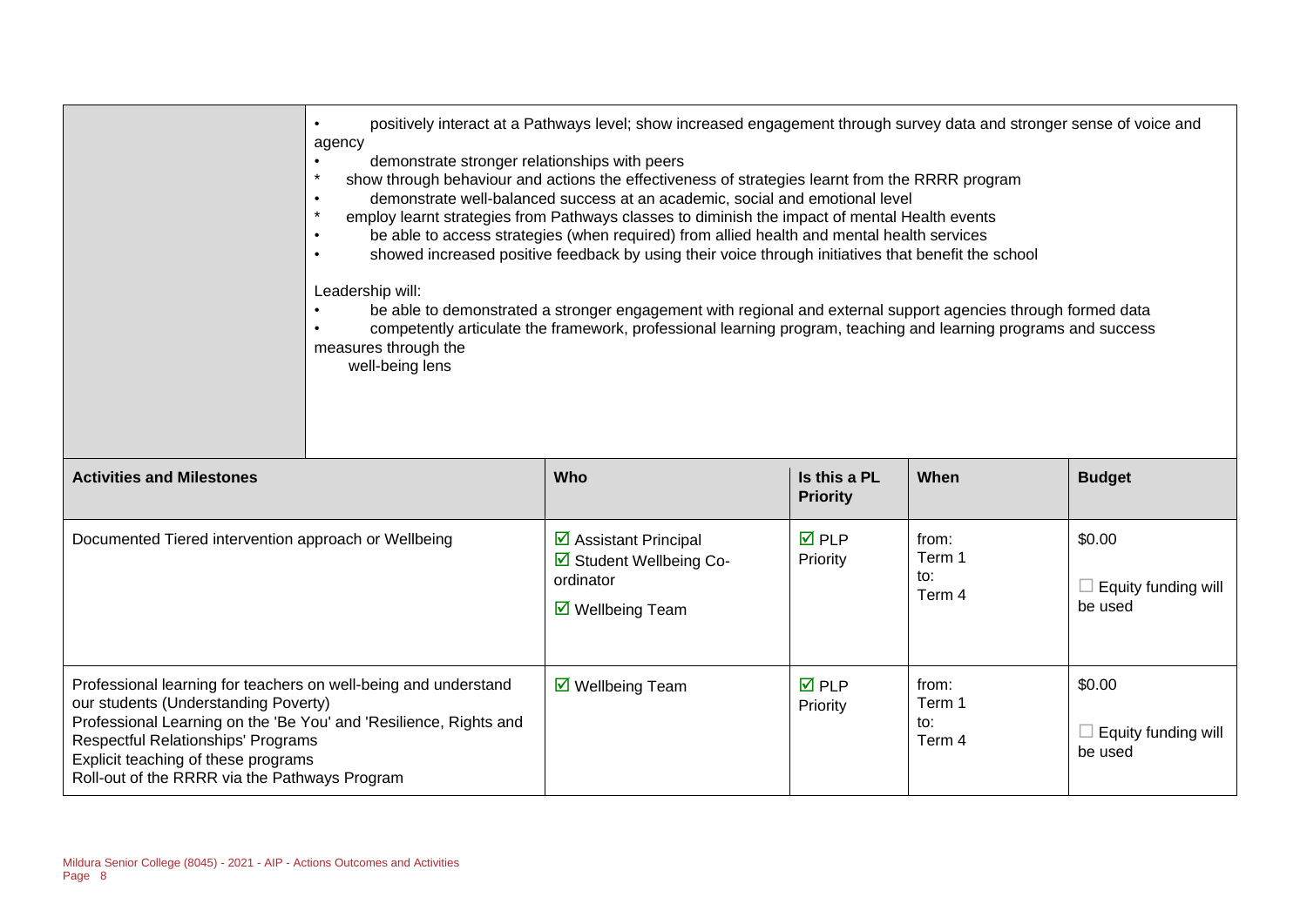| Develop an implementation plan for and hold Professional learning<br>for all staff on Resilience, Rights and Respectful Relationships and<br>the Be You programs                                       |                                                                                                                                                                                                                                                                                                                                                                                                                                                                                                                                                                                                                                                                                                                                                                                                                                                                                                                                                                                                                                                                                                                                                                                                                                                                                                                  | ☑ Assistant Principal<br>Student Wellbeing Co-<br>ordinator<br><b>Ø</b> Sub School Leader/s<br>$\overline{\mathsf{M}}$ Wellbeing Team | $\overline{M}$ PLP<br>Priority | from:<br>Term 1<br>to:<br>Term 4 | \$0.00<br>$\Box$ Equity funding will<br>be used |  |
|--------------------------------------------------------------------------------------------------------------------------------------------------------------------------------------------------------|------------------------------------------------------------------------------------------------------------------------------------------------------------------------------------------------------------------------------------------------------------------------------------------------------------------------------------------------------------------------------------------------------------------------------------------------------------------------------------------------------------------------------------------------------------------------------------------------------------------------------------------------------------------------------------------------------------------------------------------------------------------------------------------------------------------------------------------------------------------------------------------------------------------------------------------------------------------------------------------------------------------------------------------------------------------------------------------------------------------------------------------------------------------------------------------------------------------------------------------------------------------------------------------------------------------|---------------------------------------------------------------------------------------------------------------------------------------|--------------------------------|----------------------------------|-------------------------------------------------|--|
| Develop documented whole School wellbeing plan:<br>Establish clear referral processes<br>Provide staff with opportunities to understand first<br>response strategies, when to use the referral process |                                                                                                                                                                                                                                                                                                                                                                                                                                                                                                                                                                                                                                                                                                                                                                                                                                                                                                                                                                                                                                                                                                                                                                                                                                                                                                                  | $\triangleright$ Assistant Principal<br>☑ Wellbeing Team                                                                              | $\overline{M}$ PLP<br>Priority | from:<br>Term 1<br>to:<br>Term 4 | \$0.00<br>$\Box$ Equity funding will<br>be used |  |
| KIS <sub>3</sub><br><b>Building communities</b>                                                                                                                                                        | Connected schools priority                                                                                                                                                                                                                                                                                                                                                                                                                                                                                                                                                                                                                                                                                                                                                                                                                                                                                                                                                                                                                                                                                                                                                                                                                                                                                       |                                                                                                                                       |                                |                                  |                                                 |  |
| <b>Actions</b>                                                                                                                                                                                         | Recovery Plan for Connectedness: TC, AD, PF, IL, SF, LC, DL, SL, SVA<br>1- Co-creation of our organisational design (TC, PF, IL, SF)<br>2 - Student Voice Team that develops a visual graphic of the Mildura Senior College Student Learning Model (something that all<br>students and teachers can visually connect with to combine both internal development and external connections to the world.) This<br>will help us build a deeper engagement of learners as co-designers and co-learners (TC, PF, SF, LC, SL, SVA)<br>3- Establish Student Voice Teams that strengthen relationships, utilise passion, encourage empowerment and focus on leading<br>improvement for positive impact in the school (TC, PF, SF, LC, SL, SVA)<br>4- Focus on metacognition and its link with feedback - introduce employability skills. (AD, LC, DL, SL)<br>5- Plan for school facilities and grounds works that will mean every school is a great place to learn (TC, SL, SVA)<br>6- Strengthen relationships with parents/carers/kin and conduct regular pulse checks (TC, AD, PF, LC)<br>7-Develop a plan for increasing the engagement of any parents/carers or community groups (TC, AD, PF, LC)<br>8-Students employ strategies from the RRRR Program to interact respectfully will exercising their 'voice' (SVA) |                                                                                                                                       |                                |                                  |                                                 |  |
| <b>Outcomes</b>                                                                                                                                                                                        | Staff will:<br>actively participate in the organisational design of Mildura Senior College, followed by modelling the expectation outlined in                                                                                                                                                                                                                                                                                                                                                                                                                                                                                                                                                                                                                                                                                                                                                                                                                                                                                                                                                                                                                                                                                                                                                                    |                                                                                                                                       |                                |                                  |                                                 |  |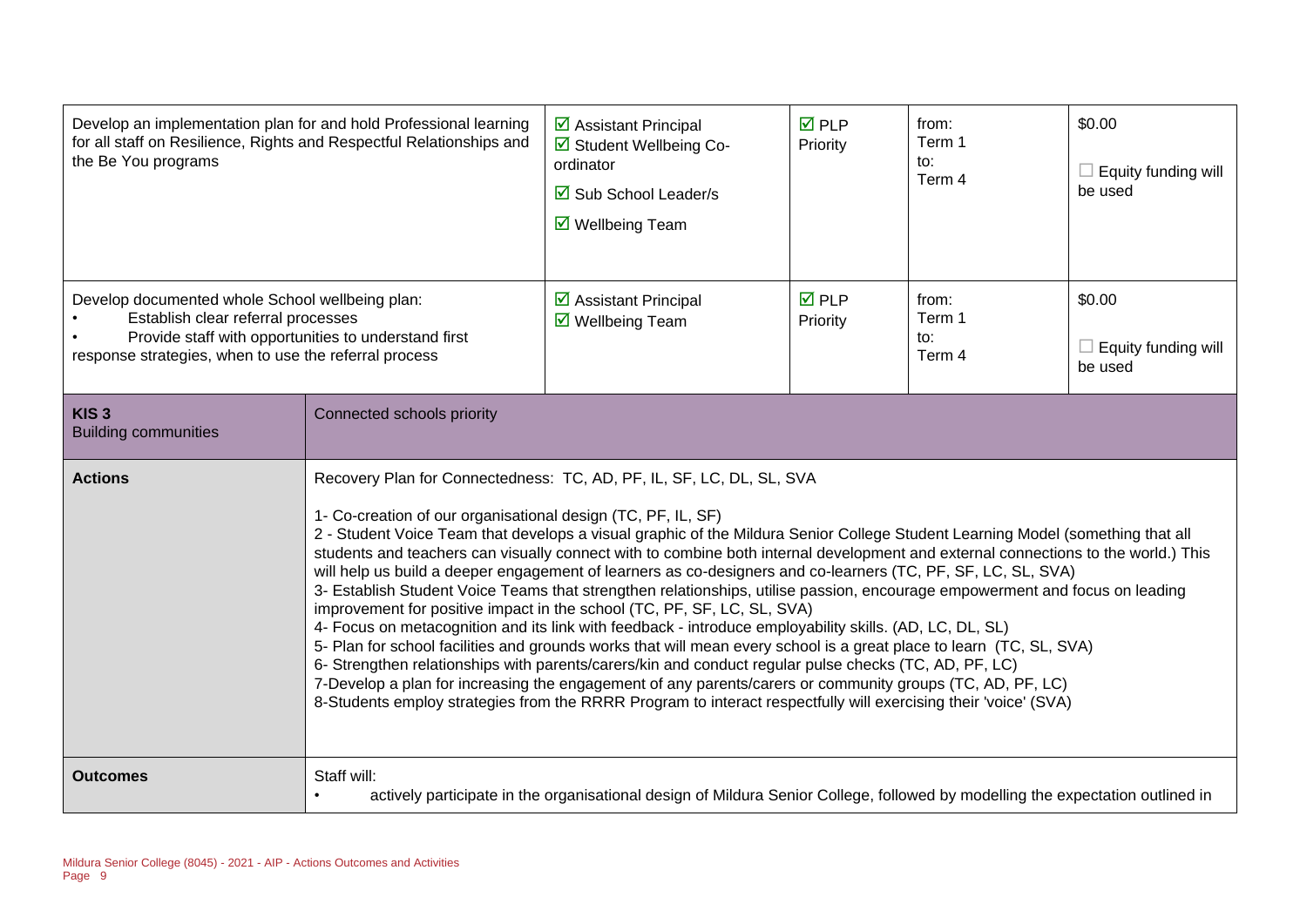|                           | the design (1)<br>develop a greater understanding of the impact of student voice teams (2,3)<br>have a deeper understanding of meta-cognition, feedback and how this links with employability (2,3,4)<br>build stronger relationships with parents/carers/kin and develop greater clarity over their meeting purpose (6,7)<br>be actively involved in developing a plan to increase engagement of parents/carers & community groups (5,6,7)<br>$\bullet$<br>$\star$<br>explicitly teach and understand the need for respect when dealing with students, families and colleagues (6)                                                                                                                                                                                                                                                                                                                                                                                                                                                                                                     |
|---------------------------|-----------------------------------------------------------------------------------------------------------------------------------------------------------------------------------------------------------------------------------------------------------------------------------------------------------------------------------------------------------------------------------------------------------------------------------------------------------------------------------------------------------------------------------------------------------------------------------------------------------------------------------------------------------------------------------------------------------------------------------------------------------------------------------------------------------------------------------------------------------------------------------------------------------------------------------------------------------------------------------------------------------------------------------------------------------------------------------------|
|                           | Students will:<br>enact voice, utilise agency and demonstrate leadership through Student Voice Teams (2,3)<br>enhance their relationships with staff (1,2,3,4,5)<br>$\star$<br>learn how to form and keep relationships in a respectful manner (6)<br>feel empowered to lead improvement and drive positive impact (1,2,3,4)<br>$\bullet$<br>feel connected to their school and have positive attitudes to attendance (2,3)<br>$\bullet$<br>articulate links between employability skills and the programs developed to support (2,3,4)<br>$\bullet$<br>$\star$<br>leave MSC equipped with a suite of strategies and techniques to maintain good mental health (8)<br>Leadership will:<br>symbolically represent all components of the organisational design (1,5,6,7)<br>be visible and actively involved in supporting student voice teams to drive positive impact (2,3,4,5)<br>develop plans to increase the engagement of parents/carers/kin and community groups (6,7)<br>$\bullet$<br>$\star$<br>model, espouse and reinforce the maintenance of respectful relationships (6, 7) |
| <b>Success Indicators</b> | Staff will:<br>have provided feedback to form the school's organisational design<br>$\bullet$<br>demonstrate the skills required to execute the each component of our organisational design<br>$\bullet$<br>articulate the influence that student voice teams have had<br>demonstrate the link between metacognition, feedback and skills of the workforce<br>have a stronger relationship with stakeholders connected to the school<br>٠<br>Students will:<br>demonstrate positivity by enacting positive impact through student voice teams<br>have created a visual graphic of the Mildura Senior College Student Learning Model<br>be able to describe stronger relationships with staff<br>have used formative survey data to lead improvement in teaching and learning,<br>have greater attendance due to feeling empowered and connected<br>$\bullet$                                                                                                                                                                                                                            |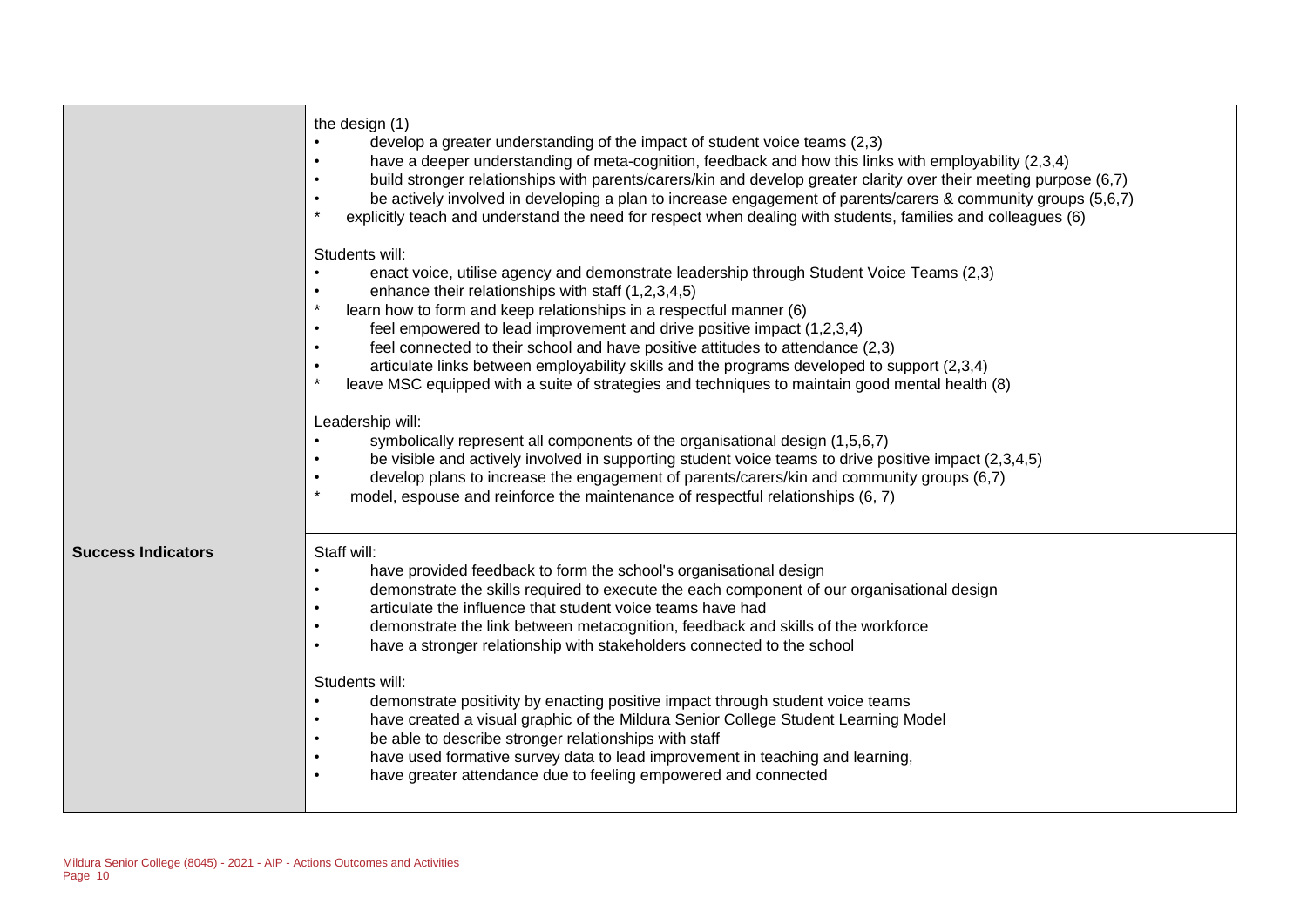|                                                                                                                       | Leadership will:<br>be able to describe all the components of the organisational design<br>gain feedback from staff and students to measure the impact of the student voice team improvement areas<br>$\bullet$<br>gain feedback from parents/carers/kin & community groups to measure the engagement plan<br>$\bullet$ |                                                                                                                                                          |                                 |                                  |                                                 |  |  |
|-----------------------------------------------------------------------------------------------------------------------|-------------------------------------------------------------------------------------------------------------------------------------------------------------------------------------------------------------------------------------------------------------------------------------------------------------------------|----------------------------------------------------------------------------------------------------------------------------------------------------------|---------------------------------|----------------------------------|-------------------------------------------------|--|--|
| <b>Activities and Milestones</b>                                                                                      |                                                                                                                                                                                                                                                                                                                         | Who                                                                                                                                                      | Is this a PL<br><b>Priority</b> | When                             | <b>Budget</b>                                   |  |  |
| Student Voice Team that develops a visual graphic of the Mildura<br>Senior College Student Learning Model             |                                                                                                                                                                                                                                                                                                                         | $\overline{\mathsf{M}}$ All Staff<br>☑ Assistant Principal<br>$\triangledown$ Student(s)                                                                 | $\Box$ PLP<br>Priority          | from:<br>Term 1<br>to:<br>Term 4 | \$0.00<br>$\Box$ Equity funding will<br>be used |  |  |
| Co-creation of our organisation design                                                                                |                                                                                                                                                                                                                                                                                                                         | $\overline{\mathsf{d}}$ All Staff<br>☑ Assistant Principal<br>$\triangleright$ Leading Teacher(s)                                                        | $\Box$ PLP<br>Priority          | from:<br>Term 1<br>to:<br>Term 4 | \$0.00<br>$\Box$ Equity funding will<br>be used |  |  |
| Embed the 'Be You' and 'Resilience, Rights and Respectful<br>Relationships' Programs into the Pathways program at MSC |                                                                                                                                                                                                                                                                                                                         | $\overline{\blacksquare}$ All Staff<br>☑ Assistant Principal<br>$\boxtimes$ Education Support<br>$\triangleright$ Leading Teacher(s)<br>☑ Wellbeing Team | $\overline{M}$ PLP<br>Priority  | from:<br>Term 1<br>to:<br>Term 4 | \$0.00<br>$\Box$ Equity funding will<br>be used |  |  |
| Goal 2                                                                                                                | Improve transition into further education, training and employment.                                                                                                                                                                                                                                                     |                                                                                                                                                          |                                 |                                  |                                                 |  |  |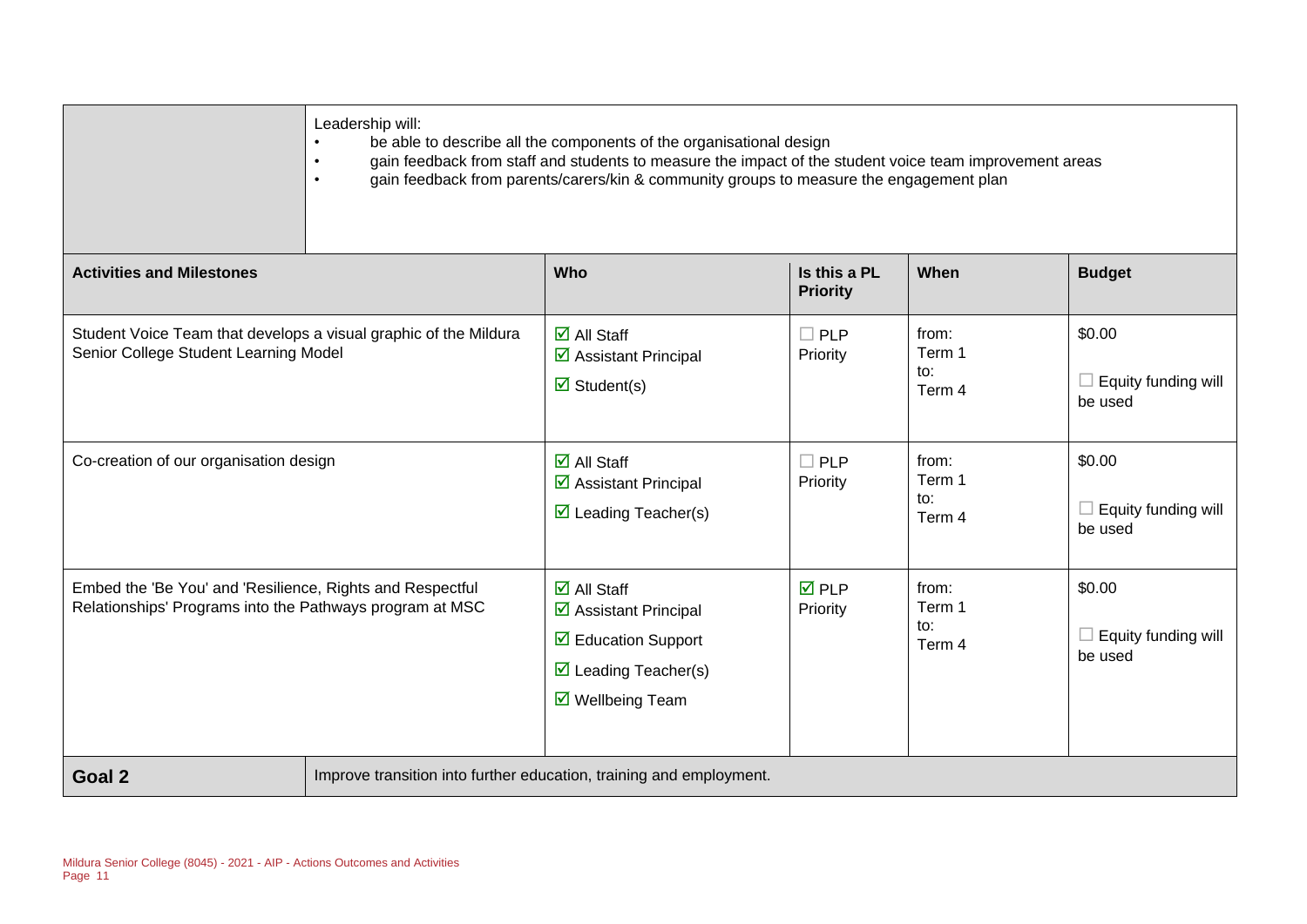| 12 Month Target 2.1                                                 | <b>STUDENT ATTITUDES</b>                                                                                                                                                                                                                                                                                                                                                                                                                                    |
|---------------------------------------------------------------------|-------------------------------------------------------------------------------------------------------------------------------------------------------------------------------------------------------------------------------------------------------------------------------------------------------------------------------------------------------------------------------------------------------------------------------------------------------------|
|                                                                     | Variables in the Attitudes to School Survey (AtoSS) to reflect the following percentage of positive student responses:                                                                                                                                                                                                                                                                                                                                      |
|                                                                     | In the year after leaving school, what do you plan to do?: "Unsure" responses from 15% in 2019 to 10% in 2021                                                                                                                                                                                                                                                                                                                                               |
| 12 Month Target 2.2                                                 | <b>DESTINATION DATA</b>                                                                                                                                                                                                                                                                                                                                                                                                                                     |
|                                                                     | Increase the percentage of students with a positive exit destination from 70% in 2018 to 80% in 2021<br>Reduce the percentage of part-time employment from 17% in 2018 to 5% in 2024<br>Reduce the percentage of unemployment from 12% in 2018 to 10% in 2024                                                                                                                                                                                               |
| KIS <sub>1</sub><br>Networks with schools, services<br>and agencies | Strengthen partnerships with external business, training and education organisations and broker enhanced pathways and career<br>opportunities for college students.                                                                                                                                                                                                                                                                                         |
| <b>Actions</b>                                                      | 1 - Process developed to support the direct link of students to employment (AD, IL, SP, SVA)<br>2 - Community Employment Partners to support employment Pathways (AD, PF, SF, SVA)<br>3 - Teacher - Industry Awareness (SL, SVA, TC)<br>4 - Strengthen process to support students into Further study and training (SVA, SP,TC, IL)                                                                                                                         |
| Outcomes                                                            | Staff will:<br>Participate in Professional Learning about Industry and connect the classroom learning to current industry practices (1, 3, 4)<br>Students will:<br>All students in Employment/Training/ Further Education post Graduation (1,4)<br>Leadership will:<br>Develop an employment support branch of the Careers Team (1,2)<br>Lead the development of a efficient and consolidated process to connect students to employment opportunities (1,2) |
| <b>Success Indicators</b>                                           | <b>DESTINATION DATA</b>                                                                                                                                                                                                                                                                                                                                                                                                                                     |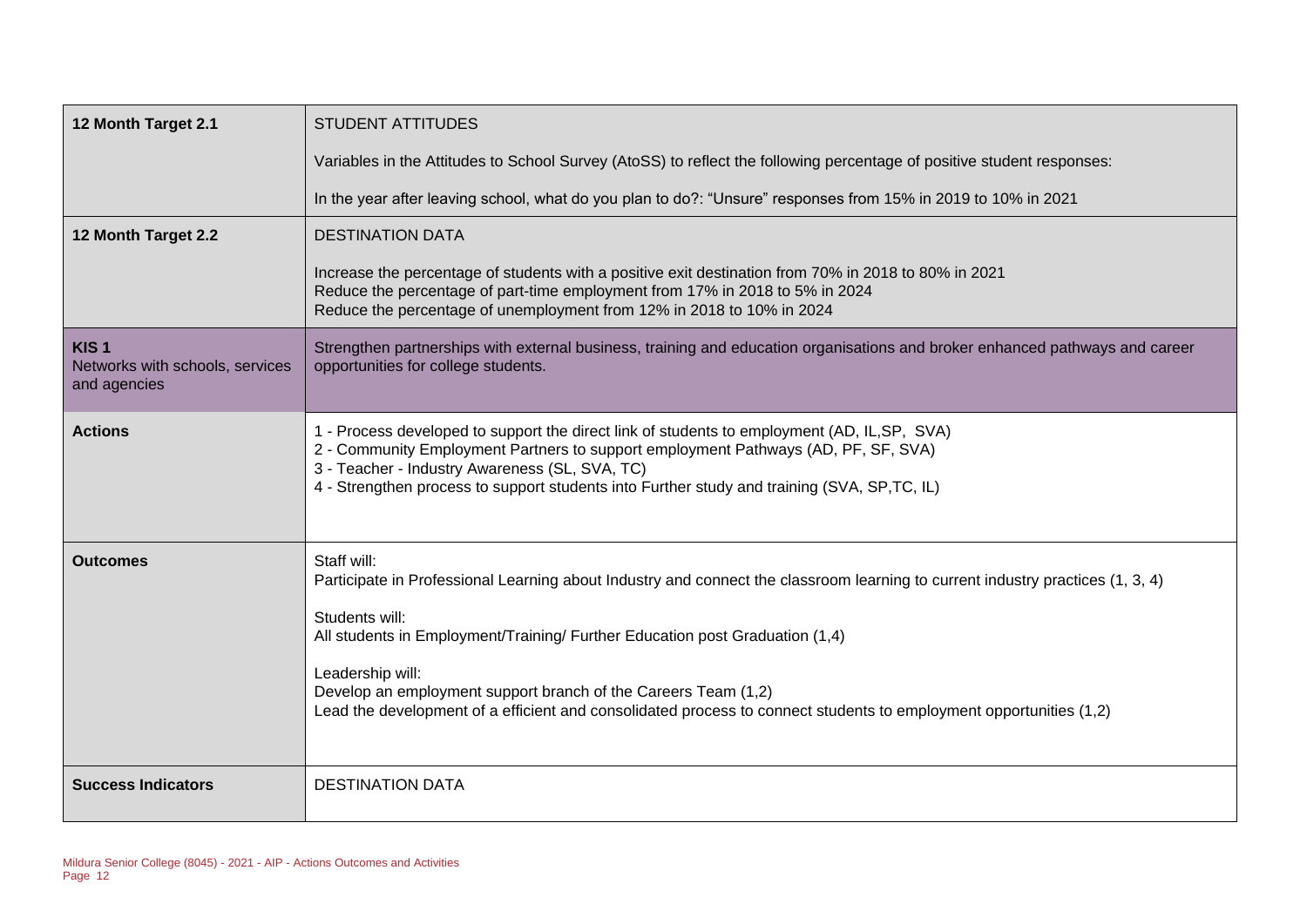|                                                                                                      |                                                                                                                                                                                                                                                                                                                                                                                      | Increase the percentage of students with a positive exit destination from 70% in 2018 to 80% in 2021<br>Reduce the percentage of part-time employment from 17% in 2018 to 13% in 2021<br>Reduce the percentage of unemployment from 12% in 2018 to 10% in 2021 |                                 |                                  |                                                         |
|------------------------------------------------------------------------------------------------------|--------------------------------------------------------------------------------------------------------------------------------------------------------------------------------------------------------------------------------------------------------------------------------------------------------------------------------------------------------------------------------------|----------------------------------------------------------------------------------------------------------------------------------------------------------------------------------------------------------------------------------------------------------------|---------------------------------|----------------------------------|---------------------------------------------------------|
| <b>Activities and Milestones</b>                                                                     |                                                                                                                                                                                                                                                                                                                                                                                      | Who                                                                                                                                                                                                                                                            | Is this a PL<br><b>Priority</b> | When                             | <b>Budget</b>                                           |
| Coordinate site visits for industry to see Mildura Senior College<br>Students in action              |                                                                                                                                                                                                                                                                                                                                                                                      | $\triangleright$ Assistant Principal<br>$\triangleright$ Education Support<br>$\triangleright$ Principal                                                                                                                                                       | $\Box$ PLP<br>Priority          | from:<br>Term 1<br>to:<br>Term 2 | \$0.00<br>$\Box$ Equity funding will<br>be used         |
| Coordinate Industry Visits for Staff and professional Learning for<br>Industry and Pathway knowledge |                                                                                                                                                                                                                                                                                                                                                                                      | $\triangleright$ Assistant Principal<br>$\overline{\mathbf{M}}$ Education Support                                                                                                                                                                              | $\overline{M}$ PLP<br>Priority  | from:<br>Term 2<br>to:<br>Term 4 | \$0.00<br>$\Box$ Equity funding will<br>be used         |
| Develop an Employment Support Branch of Careers Team through<br>improved Careers Team model          |                                                                                                                                                                                                                                                                                                                                                                                      | ☑ Education Support<br>$\triangleright$ Principal                                                                                                                                                                                                              | $\Box$ PLP<br>Priority          | from:<br>Term 1<br>to:<br>Term 4 | \$89,000.00<br>$\boxdot$ Equity funding will<br>be used |
| KIS <sub>2</sub><br>Setting expectations and<br>promoting inclusion                                  | Build the understanding of teachers, parents and students about the opportunities for education, training, and employment.                                                                                                                                                                                                                                                           |                                                                                                                                                                                                                                                                |                                 |                                  |                                                         |
| <b>Actions</b>                                                                                       | 1 - Students, Parents and Teachers understand the opportunities for Further Education, Training and Employment including the<br>support available at MSC (SP, TC, AD, PF SVA)<br>2 - Up-skilling all staff about Pathway opportunities including the process to lead to individual Pathway (TC, IL, SVA)<br>3 - Ensure all students leave Mildura Senior College with a Pathway (AD) |                                                                                                                                                                                                                                                                |                                 |                                  |                                                         |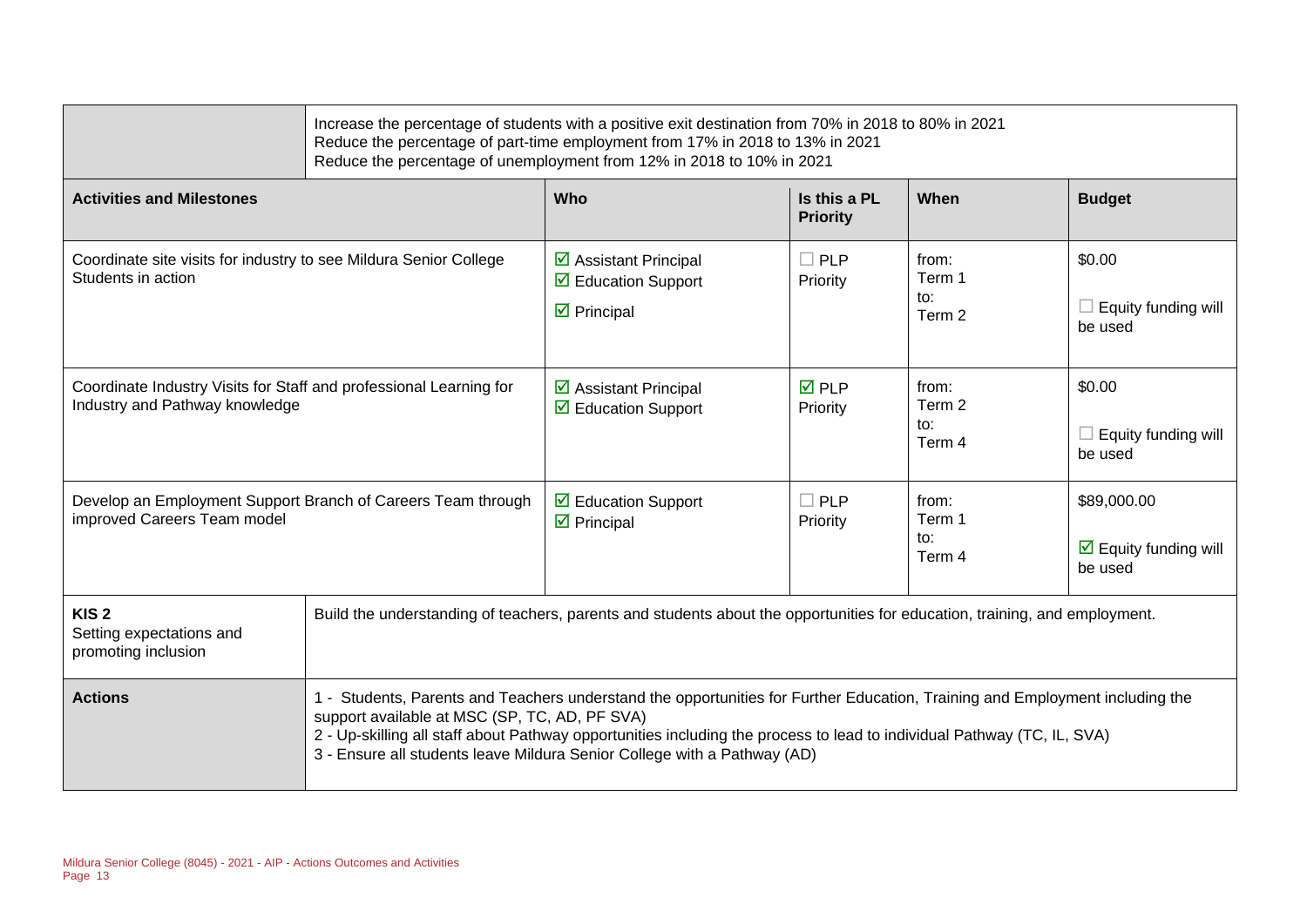| <b>Outcomes</b>                                                                          | Staff will:<br>Understand employability skills (2, 1)<br>Actively support students to link to their pathways post school (1,2)<br>Ensure all students in their pathways class have a career plan (3)<br>Support all students to have a Pathway lined up before leaving MSC (3)<br>Students will:<br>Have a better understanding of the pathway options and how to connect to employment opportunities (1,2)<br>Develop an understanding of their employability skills (2)<br>Know how and where to seek employment (1,2)<br>Leadership will:<br>Coordinate and lead information sessions for Parents (1)<br>Coordinate site visits for industry to see Mildura Senior College Students in action (1)<br>Lead and Coordinate Professional development for Pathways teachers on Pathway options (1, 2)<br>Lead and Coordinate all teachers to understand employability skills and how these align to the classroom (2) |                                                                             |                                 |                                  |                                                 |
|------------------------------------------------------------------------------------------|----------------------------------------------------------------------------------------------------------------------------------------------------------------------------------------------------------------------------------------------------------------------------------------------------------------------------------------------------------------------------------------------------------------------------------------------------------------------------------------------------------------------------------------------------------------------------------------------------------------------------------------------------------------------------------------------------------------------------------------------------------------------------------------------------------------------------------------------------------------------------------------------------------------------|-----------------------------------------------------------------------------|---------------------------------|----------------------------------|-------------------------------------------------|
| <b>Success Indicators</b>                                                                | <b>STUDENT ATTITUDES</b><br>Variables in the Attitudes to School Survey (AtoSS) to reflect the following percentage of positive student responses:<br>In the year after leaving school, what do you plan to do?: "Unsure" responses from 15% in 2019 to 10% in 2021                                                                                                                                                                                                                                                                                                                                                                                                                                                                                                                                                                                                                                                  |                                                                             |                                 |                                  |                                                 |
| <b>Activities and Milestones</b>                                                         |                                                                                                                                                                                                                                                                                                                                                                                                                                                                                                                                                                                                                                                                                                                                                                                                                                                                                                                      | Who                                                                         | Is this a PL<br><b>Priority</b> | When                             | <b>Budget</b>                                   |
| Coordinate and lead information sessions for Parents                                     |                                                                                                                                                                                                                                                                                                                                                                                                                                                                                                                                                                                                                                                                                                                                                                                                                                                                                                                      | $\triangleright$ Education Support<br>$\triangleright$ Principal            | $\Box$ PLP<br>Priority          | from:<br>Term 2<br>to:<br>Term 4 | \$0.00<br>$\Box$ Equity funding will<br>be used |
| Lead and Coordinate Professional Development for Pathways<br>teachers on Pathway options |                                                                                                                                                                                                                                                                                                                                                                                                                                                                                                                                                                                                                                                                                                                                                                                                                                                                                                                      | $\triangleright$ Assistant Principal<br>$\triangleright$ Leading Teacher(s) | $\overline{M}$ PLP<br>Priority  | from:<br>Term 2<br>to:<br>Term 4 | \$0.00<br>$\Box$ Equity funding will<br>be used |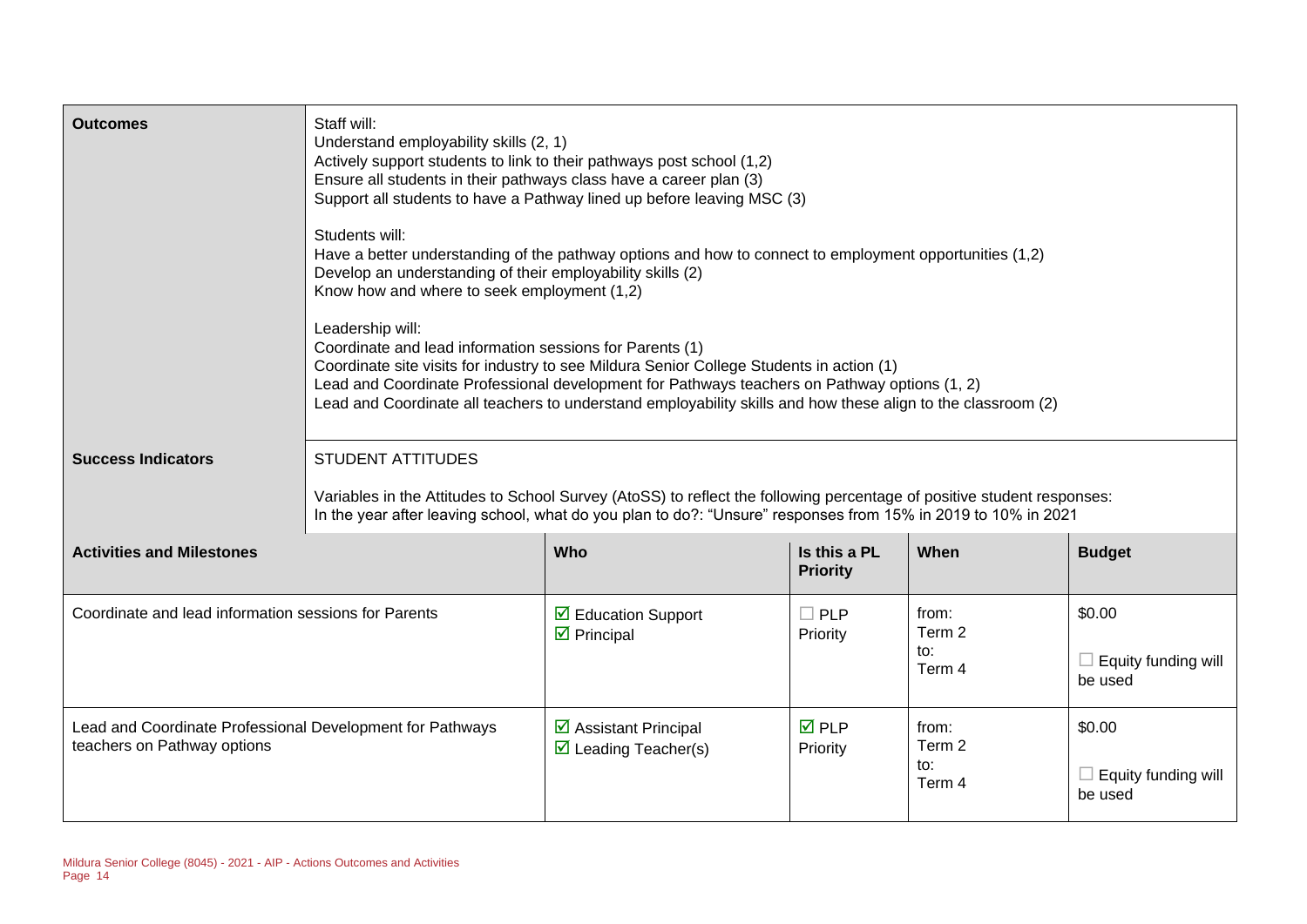| KIS <sub>3</sub><br><b>Building practice excellence</b> | Improve pathways and careers planning processes and continue to develop the capacity of key college leaders to engage students<br>in more powerful careers and pathways planning.                                                                                                                                                                                                                                                                                                                                                                                                                                                                                                                                                                                                                          |
|---------------------------------------------------------|------------------------------------------------------------------------------------------------------------------------------------------------------------------------------------------------------------------------------------------------------------------------------------------------------------------------------------------------------------------------------------------------------------------------------------------------------------------------------------------------------------------------------------------------------------------------------------------------------------------------------------------------------------------------------------------------------------------------------------------------------------------------------------------------------------|
| <b>Actions</b>                                          | 1 - Review the current Pathways Program (SVA, PF, AD)<br>2 - Develop a wholistic Pathways program that includes- activities for Empowerment/Wellbeing/Agency/Leadership/Careers Planning<br>(SVA, PF, AD)<br>3 - Investigate and Review Pathways and Careers Support - Careers Planning/ Careers Action Plan including Individual Counselling<br>approach (AD, SVA, PF, SP)<br>4 - Consolidate Pathways support actions and activities approach (SP, SF, SVA. PF)<br>5- Careers Mapping across the College - all students pathway documented and accessible to careers team (SF, SVA. IL)<br>6 - Scholarship Management Process developed and implemented (AD)<br>7 - Engage all Pathways teachers to support every students into an approved pathway (PF, AD, TC)                                         |
| <b>Outcomes</b>                                         | Staff will:<br>Through Pathways ensure all students have a Pathways Plan (7)<br>Ensure all students have a pathway (7)<br>Actively encourage students to plan and engage in their careers/pathway planning (6, 7)<br>Strategically and purposefully teach Resilience, Rights and Respectful Relationships as a means of increasing employability (2)<br>Understand the complex problem of conflict (and its resolution) by promoting respectful relationships as a school-wide approach (2)<br>Strive to invest in the development of resilience and social and emotional learning via the revamped Pathways Program (2)<br>Understand the OECD defines Resilience, Rights and Respectful Relationships as the 21st Century skills, which are key for success<br>in life and for success in employment (2) |
|                                                         | Students will:<br>Have a Pathways plan (5,7)<br>Have a resume before finishing school (2,4)<br>Have a Pathway when leaving school(4)<br>Have strategies to manage conflict and mental health challenges via the the 'Be You' and 'Resilience, Rights and Respectful<br><b>Relationships' Programs</b>                                                                                                                                                                                                                                                                                                                                                                                                                                                                                                      |
|                                                         | Leadership will:<br>Lead the Review of the current Pathways Program (2, 4)<br>Lead the redesign of the Pathways Program (2,4)<br>Provide Professional Development and coaching to implement the 'Be You' and 'Resilience, Rights and Respectful Relationships'                                                                                                                                                                                                                                                                                                                                                                                                                                                                                                                                             |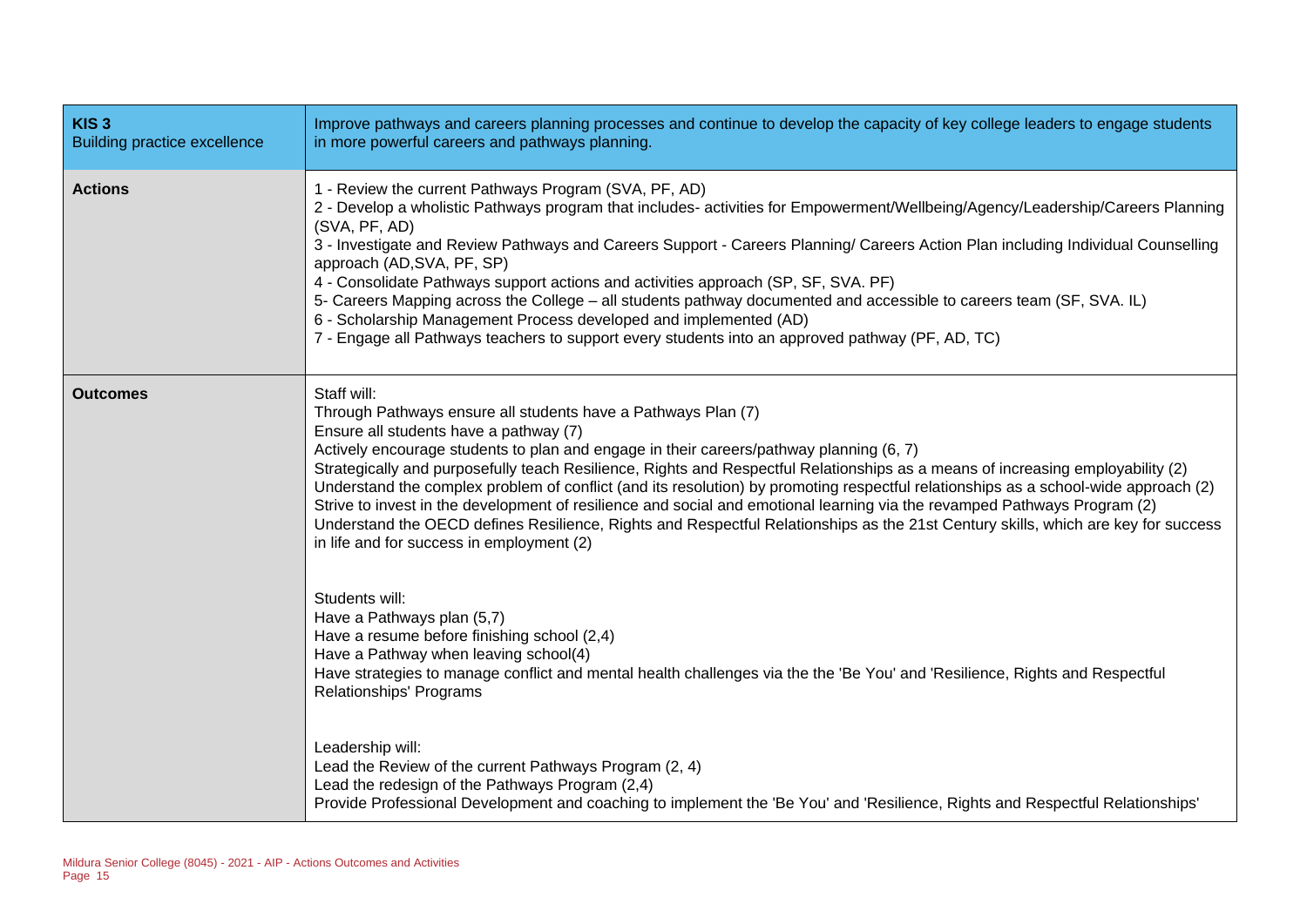|                                                                                                                                                                                                                         | Programs into all classrooms<br>Implement and review the 'Be You' and 'Resilience, Rights and Respectful Relationships' Programs across the school<br>Ensure the Pathways Program includes - empowerment, well being, pathways planning (2)<br>Lead the redesign of the Careers and Transition Team (3,4,5)<br>Develop Processes to Track the actions of Pathways Teachers to support student Pathways (7,4)                                                                                                                                                                                                                                                                                                                                    |                                                                                  |                                 |                                  |                                          |
|-------------------------------------------------------------------------------------------------------------------------------------------------------------------------------------------------------------------------|-------------------------------------------------------------------------------------------------------------------------------------------------------------------------------------------------------------------------------------------------------------------------------------------------------------------------------------------------------------------------------------------------------------------------------------------------------------------------------------------------------------------------------------------------------------------------------------------------------------------------------------------------------------------------------------------------------------------------------------------------|----------------------------------------------------------------------------------|---------------------------------|----------------------------------|------------------------------------------|
| <b>Success Indicators</b>                                                                                                                                                                                               | All students will have a Pathways plan<br>All students will have a resume before finishing school<br>All students will have a Pathway when leaving school<br>Lower the rate of students with part-time/unemployment at March destination Data<br>Workplace Coordinator has access to all students Pathway and resume<br>Implementation of a new Pathways Program including Careers Action Tool<br>Implementation of Scholarship Management Process<br><b>DESTINATION DATA</b><br>Increase the percentage of students with a positive exit destination from 70% in 2018 to 80% in 2021<br>Reduce the percentage of part-time employment from 17% in 2018 to 13% in 2021<br>Reduce the percentage of unemployment from 12% in 2018 to 10% in 2021 |                                                                                  |                                 |                                  |                                          |
| <b>Activities and Milestones</b>                                                                                                                                                                                        |                                                                                                                                                                                                                                                                                                                                                                                                                                                                                                                                                                                                                                                                                                                                                 | Who                                                                              | Is this a PL<br><b>Priority</b> | When                             | <b>Budget</b>                            |
| <b>Review of Careers Transition Team</b>                                                                                                                                                                                |                                                                                                                                                                                                                                                                                                                                                                                                                                                                                                                                                                                                                                                                                                                                                 | ☑ Assistant Principal                                                            | $\Box$ PLP<br>Priority          | from:<br>Term 1<br>to:<br>Term 2 | \$0.00<br>Equity funding will<br>be used |
| Review and implement new Pathways Program - including Careers<br><b>Action Tool</b><br>Audit the implementation of the 'Be You' and 'Resilience, Rights<br>and Respectful Relationships' Programs into Pathways classes |                                                                                                                                                                                                                                                                                                                                                                                                                                                                                                                                                                                                                                                                                                                                                 | ☑ Assistant Principal<br>☑ Sub School Leader/s<br>$\triangledown$ Wellbeing Team | $\Box$ PLP<br>Priority          | from:<br>Term 1<br>to:<br>Term 4 | \$0.00<br>Equity funding will<br>be used |